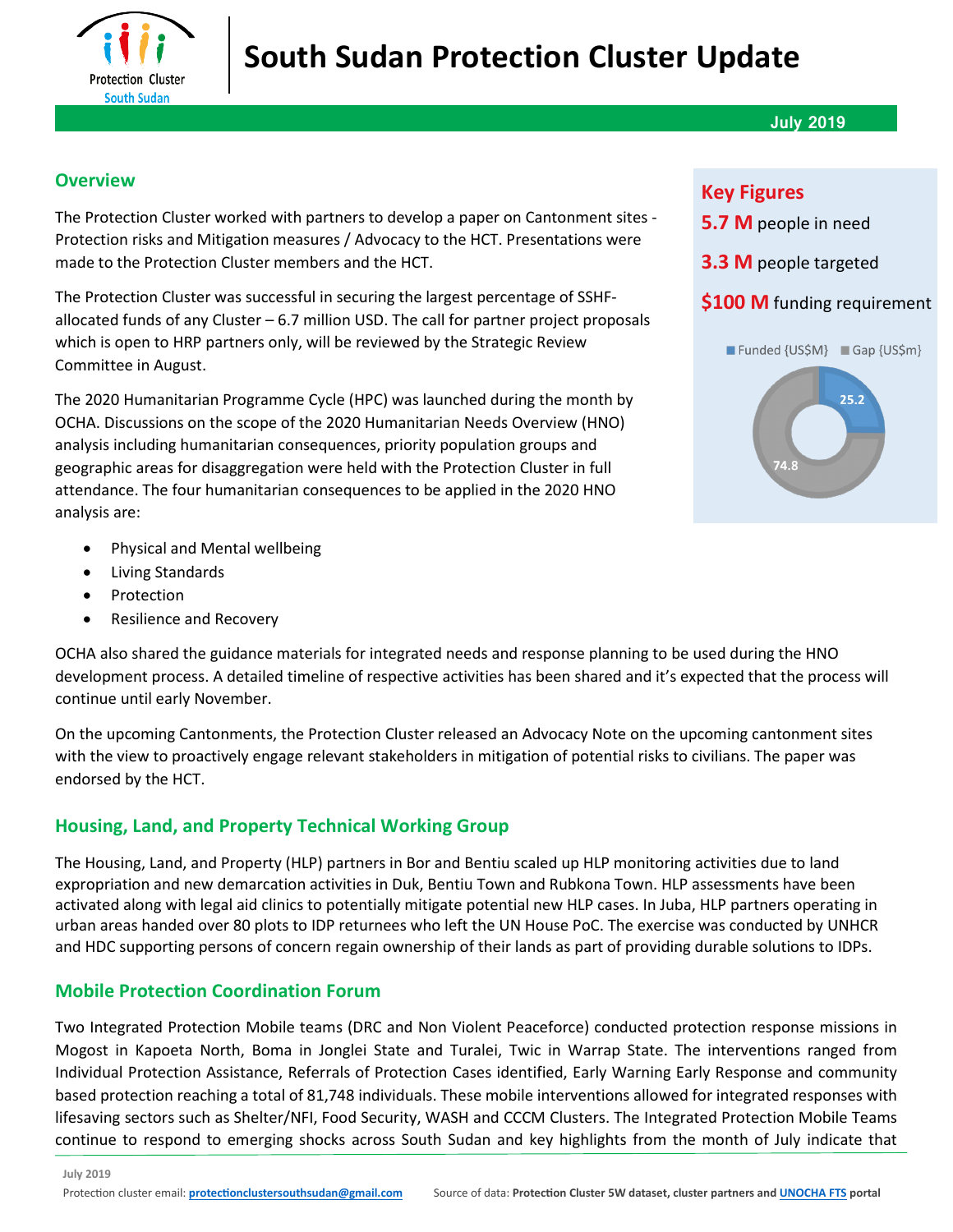displacements continue to trigger by cattle raiding incidents. The Protection and FSL Clusters are currently discussing possible means of engagement for more sustained response to aspects of cattle raiding which shall be flagged at the ICWG in August

#### **Information Management – 5Ws trainings**

Meetings with seven HRP partners were conducted to follow up on inconsistency of reporting against 5Ws in the KOBOTOOLBOX platform, discuss the challenges and provide support and guidance where needed. Positive feedback emerged following the discussions in the meetings and commitment from partners to advance in timely reporting and better communication when facing challenges.

## **Monitoring and Evaluation (M&E)**

The Protection Cluster continues to prioritise project monitoring with a view to note any challenges experienced during project implementation and lessons learned as well as how the PC may assist. In July, desk monitoring meetings were conducted with 1 NNGO and 2 INGO. Follow up action has been taken to provide support to partners' contributions to the wider Protection Cluster achievements against the strategic plan and HRP.

#### **Gender Based Violence Sub Cluster**

The GBV S/C partner AYA has been responding to the situation in Lobonok with funding from (IOM) RRF funding. They also received 200 women's pack (dignity kits) from the GBV Sub cluster and a number of women and girls have benefited from this response through counselling, referrals, information sharing and some prevention messages targeting the men and boys.



#### *GBV risk mitigation training with WASH cluster focusing on referral pathways*

The WASH cluster has mobilized funds from the South Sudan Humanitarian Fund second allocation for GBV risk mitigation. In that respect, GBV sub cluster have provided series of risk mitigation trainings for the WASH cluster partners. Training was conducted to 53 (45M, 8F) WASH cluster partners during their sub cluster meeting. Focus was on the GBV referral pathway, guiding principles and step by step guide for handling GBV survivors where there are no specialized GBV partners. A total of 100 Thematic Area guide for WASH and GBV pocket guide was distributed to the WASH cluster team. Focus group discussion tools were also shared to support community dialogue by WASH cluster with women and girls to promote safety and dignity as they access services. GBV referral pathways for each of the state levels were shared.

#### Field missions:

Warrap – GBV WG Capacity building on GBV basics, Gender Mainstreaming and prevention and response to GBV including updating the referral pathway. There are still gaps in the presence of GBV partners in Warrap and need to lobby for funding. Other outcomes were on consistency in participation of coordination meetings by the working group members, where the members agreed to also send a representative from their organization to the meetings in case of their absence; have representation from the National GBV SC in their meetings on a quarterly basis; improve on reporting their updates at the state level; support in refreshments and IEC materials from the National GBV SC during key advocacy dates like IWD and 16 days; they will deliberate and report in their next meeting on the handover/alternate GBV WG co-lead at the state level in cases where the co-lead totally pulls out from the location.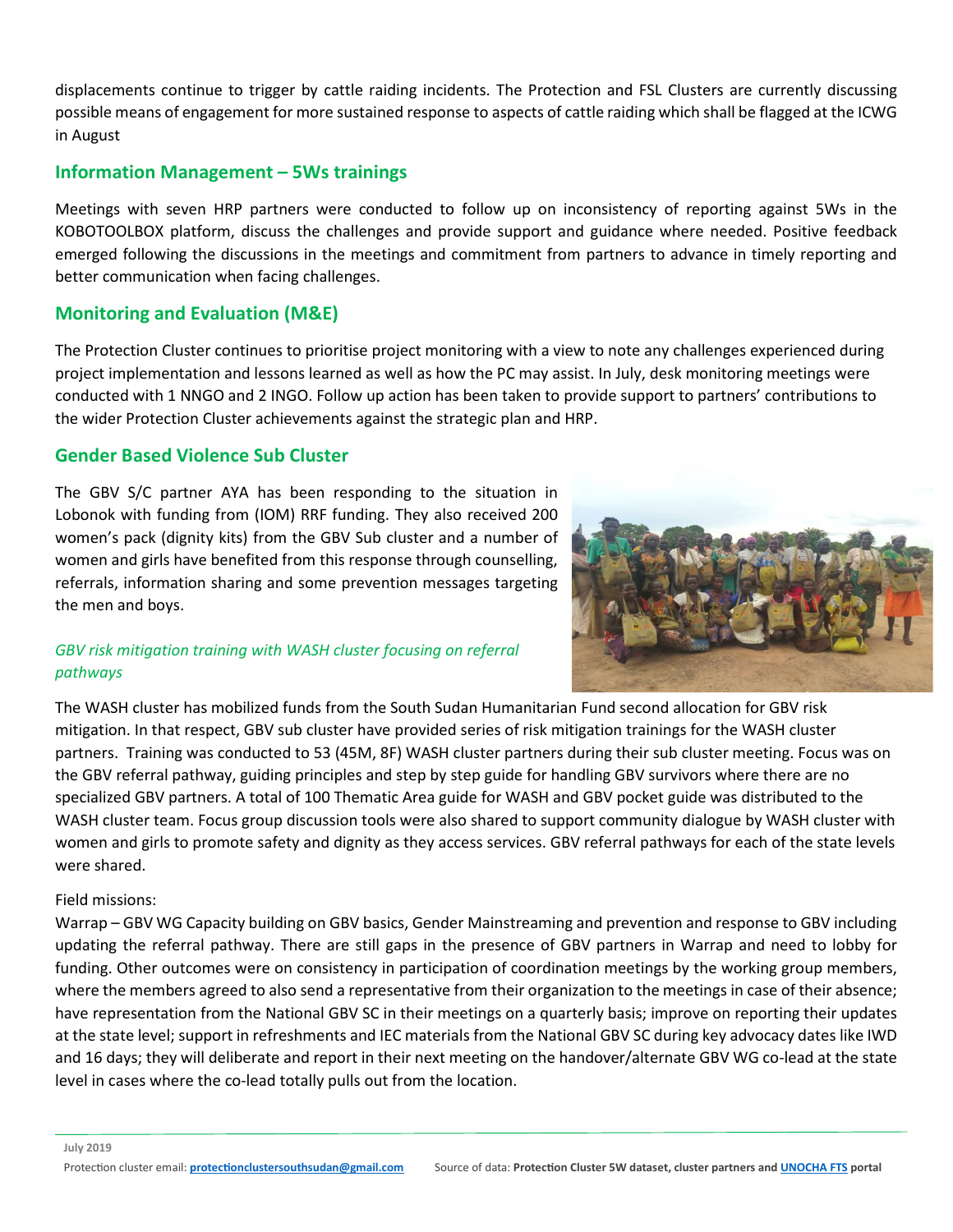

Photo 1: Capacity Building Session for the Warrap State GBV Working Group in progress

A GBV Assessment in Twic County Warrap State in collaboration with TOCH. Three IDP sites have been assessed:- (i) Titchock in Wunrok County, (ii) Pandit and (iii) Mading Abiel sites in Turalei County.

Women and children form majority of the displaced population. Men and young boys including girls have risked their lives to go back and farm since no help is in sight. Girls are further withdrawn from other activities to go and support families in household chores.

The only organization on site doing light response with NFIs in Wunrok is DRC and targeting only 240 households out of a possible 5000 households that were affected since the clashes began in May 2019. Women putting up in the open camp under the trees are exposed to sexual violence including when they go long distance to get firewood for sell in the market. Key needs identified include; dignity kits PSS and other items such as mosquito nets.

#### **Child Protection Sub Cluster**

#### *First formal release of children associated with armed forces from SPLA-IO in Unity State*

During the reporting period, 32 Children Associated with Armed forces were formally released from the SPLA-IO in Unity State during a ceremony in Mirmir, Leer County. The released was led by National Disarmament Demobilization and Reintegration (NDDR) supported by UNICEF and UNMISS.

The event signifies the first formal release for SPLA-IO since the outbreak of the last hostilities in 2015. Upon their arrival in the location of release, the children were welcomed by the local community and received by members of the Child Protection Sub cluster (UNICEF and UNIDOR), who provided them with immediate medical screening, psychosocial support and reintegration package. In the coming days, follow up will be undertaken to facilitate their education and community reintegration and acceptance. This is part of a broader National disarmament demobilization and reintegration program implemented by the National Disarmament Demobilization and Reintegration (NDDR) in collaboration with UNICEF and UNMISS.

**July 2019**